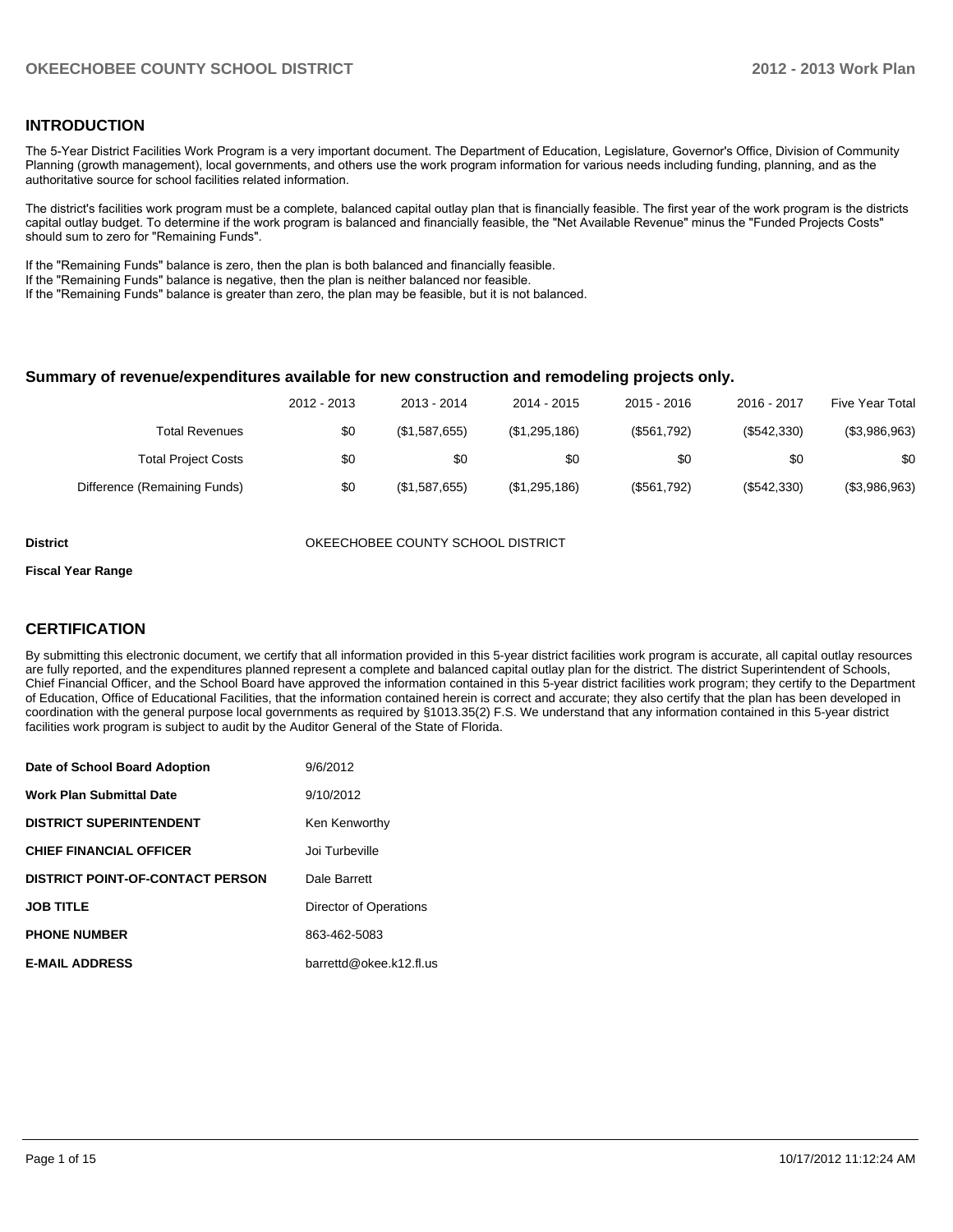# **Expenditures**

### **Expenditure for Maintenance, Repair and Renovation from 1.50-Mills and PECO**

Annually, prior to the adoption of the district school budget, each school board must prepare a tentative district facilities work program that includes a schedule of major repair and renovation projects necessary to maintain the educational and ancillary facilities of the district.

|                                                                                                                                                                                                                                                                                                                                                       | Item                                                                                                                                                                                                                                                                                                                                    |           | $2013 - 2014$<br>Projected | 2014 - 2015<br>Projected | $2015 - 2016$<br>Projected | 2016 - 2017<br>Projected | Total     |  |  |  |
|-------------------------------------------------------------------------------------------------------------------------------------------------------------------------------------------------------------------------------------------------------------------------------------------------------------------------------------------------------|-----------------------------------------------------------------------------------------------------------------------------------------------------------------------------------------------------------------------------------------------------------------------------------------------------------------------------------------|-----------|----------------------------|--------------------------|----------------------------|--------------------------|-----------|--|--|--|
| <b>HVAC</b>                                                                                                                                                                                                                                                                                                                                           |                                                                                                                                                                                                                                                                                                                                         | \$50,000  | \$110,000                  | \$110,000                | \$110,000                  | \$110.000                | \$490,000 |  |  |  |
| Locations:                                                                                                                                                                                                                                                                                                                                            | CENTRAL ELEMENTARY, EVERGLADES ELEMENTARY, FACILITY PLANNING AND OPERATIONS, NEW ENDEAVOR HIGH SCHOOL,<br>NORTH ELEMENTARY, OKEECHOBEE ACHIEVEMENT ACADEMY, OKEECHOBEE FRESHMAN CAMPUS, OKEECHOBEE SENIOR HIGH,<br>OKEECHOBEE SOUTH ELEMENTARY (NEW), OPERATIONS CENTER, OSCEOLA MIDDLE, SEMINOLE ELEMENTARY, YEARLING<br><b>MIDDLE</b> |           |                            |                          |                            |                          |           |  |  |  |
| Flooring                                                                                                                                                                                                                                                                                                                                              |                                                                                                                                                                                                                                                                                                                                         | \$3,450   | \$125,000                  | \$125,000                | \$125,000                  | \$125,000                | \$503,450 |  |  |  |
| Locations:                                                                                                                                                                                                                                                                                                                                            | CENTRAL ELEMENTARY, EVERGLADES ELEMENTARY, FACILITY PLANNING AND OPERATIONS, NEW ENDEAVOR HIGH SCHOOL,<br>NORTH ELEMENTARY, OKEECHOBEE ACHIEVEMENT ACADEMY, OKEECHOBEE FRESHMAN CAMPUS, OKEECHOBEE SENIOR HIGH,<br>OKEECHOBEE SOUTH ELEMENTARY (NEW), OPERATIONS CENTER, OSCEOLA MIDDLE, SEMINOLE ELEMENTARY, YEARLING<br><b>MIDDLE</b> |           |                            |                          |                            |                          |           |  |  |  |
| Roofing                                                                                                                                                                                                                                                                                                                                               |                                                                                                                                                                                                                                                                                                                                         | \$0       | \$30,000                   | \$30,000                 | \$30,000                   | \$30,000                 | \$120,000 |  |  |  |
| Locations:                                                                                                                                                                                                                                                                                                                                            | CENTRAL ELEMENTARY, EVERGLADES ELEMENTARY, FACILITY PLANNING AND OPERATIONS, NEW ENDEAVOR HIGH SCHOOL,<br>NORTH ELEMENTARY, OKEECHOBEE ACHIEVEMENT ACADEMY, OKEECHOBEE FRESHMAN CAMPUS, OKEECHOBEE SENIOR HIGH,<br>OKEECHOBEE SOUTH ELEMENTARY (NEW), OPERATIONS CENTER, OSCEOLA MIDDLE, SEMINOLE ELEMENTARY, YEARLING<br><b>MIDDLE</b> |           |                            |                          |                            |                          |           |  |  |  |
| Safety to Life                                                                                                                                                                                                                                                                                                                                        |                                                                                                                                                                                                                                                                                                                                         | \$275,000 | \$155,000                  | \$155,000                | \$155,000                  | \$155,000                | \$895.000 |  |  |  |
| CENTRAL ELEMENTARY, EVERGLADES ELEMENTARY, FACILITY PLANNING AND OPERATIONS, NEW ENDEAVOR HIGH SCHOOL,<br>Locations:<br>NORTH ELEMENTARY, OKEECHOBEE ACHIEVEMENT ACADEMY, OKEECHOBEE FRESHMAN CAMPUS, OKEECHOBEE SENIOR HIGH,<br>OKEECHOBEE SOUTH ELEMENTARY (NEW), OPERATIONS CENTER, OSCEOLA MIDDLE, SEMINOLE ELEMENTARY, YEARLING<br><b>MIDDLE</b> |                                                                                                                                                                                                                                                                                                                                         |           |                            |                          |                            |                          |           |  |  |  |
| Fencing                                                                                                                                                                                                                                                                                                                                               |                                                                                                                                                                                                                                                                                                                                         | \$0       | \$0                        | \$0                      | \$0                        | \$0                      | \$0       |  |  |  |
| Locations:                                                                                                                                                                                                                                                                                                                                            | No Locations for this expenditure.                                                                                                                                                                                                                                                                                                      |           |                            |                          |                            |                          |           |  |  |  |
| Parking                                                                                                                                                                                                                                                                                                                                               |                                                                                                                                                                                                                                                                                                                                         | \$0       | \$0                        | \$0                      | \$0                        | \$0                      | \$0       |  |  |  |
|                                                                                                                                                                                                                                                                                                                                                       | Locations: No Locations for this expenditure.                                                                                                                                                                                                                                                                                           |           |                            |                          |                            |                          |           |  |  |  |
| Electrical                                                                                                                                                                                                                                                                                                                                            |                                                                                                                                                                                                                                                                                                                                         | \$100,000 | \$100,000                  | \$50,000                 | \$50,000                   | \$50,000                 | \$350,000 |  |  |  |
| Locations:                                                                                                                                                                                                                                                                                                                                            | <b>CENTRAL ELEMENTARY</b>                                                                                                                                                                                                                                                                                                               |           |                            |                          |                            |                          |           |  |  |  |
| Fire Alarm                                                                                                                                                                                                                                                                                                                                            |                                                                                                                                                                                                                                                                                                                                         | \$0       | \$0                        | \$0                      | \$0                        | \$0                      | \$0       |  |  |  |
|                                                                                                                                                                                                                                                                                                                                                       | Locations: No Locations for this expenditure.                                                                                                                                                                                                                                                                                           |           |                            |                          |                            |                          |           |  |  |  |
| Telephone/Intercom System                                                                                                                                                                                                                                                                                                                             |                                                                                                                                                                                                                                                                                                                                         | \$0       | \$0                        | \$0                      | \$0                        | \$0                      | \$0       |  |  |  |
|                                                                                                                                                                                                                                                                                                                                                       | Locations: No Locations for this expenditure.                                                                                                                                                                                                                                                                                           |           |                            |                          |                            |                          |           |  |  |  |
| <b>Closed Circuit Television</b>                                                                                                                                                                                                                                                                                                                      |                                                                                                                                                                                                                                                                                                                                         | \$0       | 30                         | \$0                      | \$0                        | \$0                      | \$0       |  |  |  |
|                                                                                                                                                                                                                                                                                                                                                       | Locations: No Locations for this expenditure.                                                                                                                                                                                                                                                                                           |           |                            |                          |                            |                          |           |  |  |  |
| Paint                                                                                                                                                                                                                                                                                                                                                 |                                                                                                                                                                                                                                                                                                                                         | \$25,000  | \$150,000                  | \$150,000                | \$150,000                  | \$150,000                | \$625,000 |  |  |  |
| Locations:                                                                                                                                                                                                                                                                                                                                            | CENTRAL ELEMENTARY, EVERGLADES ELEMENTARY, FACILITY PLANNING AND OPERATIONS, NEW ENDEAVOR HIGH SCHOOL,<br>NORTH ELEMENTARY, OKEECHOBEE ACHIEVEMENT ACADEMY, OKEECHOBEE FRESHMAN CAMPUS, OKEECHOBEE SENIOR HIGH,<br>OKEECHOBEE SOUTH ELEMENTARY (NEW), OPERATIONS CENTER, OSCEOLA MIDDLE, SEMINOLE ELEMENTARY, YEARLING<br><b>MIDDLE</b> |           |                            |                          |                            |                          |           |  |  |  |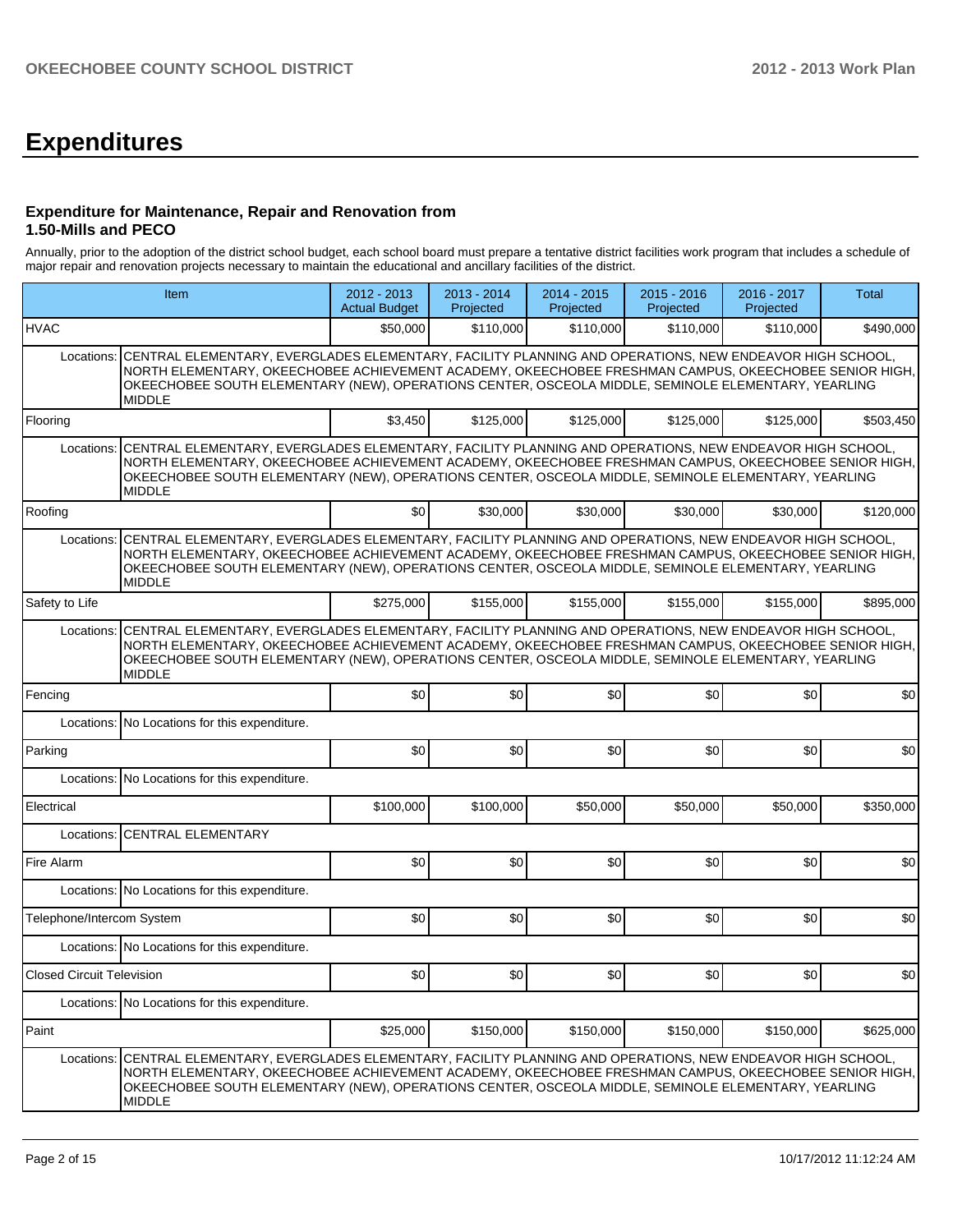| Maintenance/Repair |                                                                                                                                                                                                                                                                                                                                                       | \$431,000 | \$250,000 | \$250,000 | \$250,000 | \$250,000 | \$1,431,000 |
|--------------------|-------------------------------------------------------------------------------------------------------------------------------------------------------------------------------------------------------------------------------------------------------------------------------------------------------------------------------------------------------|-----------|-----------|-----------|-----------|-----------|-------------|
|                    | Locations: CENTRAL ELEMENTARY, EVERGLADES ELEMENTARY, FACILITY PLANNING AND OPERATIONS, NEW ENDEAVOR HIGH SCHOOL,<br>INORTH ELEMENTARY, OKEECHOBEE ACHIEVEMENT ACADEMY, OKEECHOBEE FRESHMAN CAMPUS, OKEECHOBEE SENIOR HIGH, I<br>OKEECHOBEE SOUTH ELEMENTARY (NEW), OPERATIONS CENTER, OSCEOLA MIDDLE, SEMINOLE ELEMENTARY, YEARLING<br><b>MIDDLE</b> |           |           |           |           |           |             |
|                    | Sub Total:                                                                                                                                                                                                                                                                                                                                            | \$884,450 | \$920,000 | \$870,000 | \$870,000 | \$870,000 | \$4.414.450 |

| PECO Maintenance Expenditures | ^^<br>ມປ  | \$0       | \$220,436 | \$258,398 | \$285,325 | \$764,159   |
|-------------------------------|-----------|-----------|-----------|-----------|-----------|-------------|
| 1.50 Mill Sub Total:          | \$884,450 | \$920,000 | \$649.564 | \$611,602 | \$584,675 | \$3,650,291 |

No items have been specified.

| $-$<br>Total: | \$884,450 | \$920,000 | \$870,000 | \$870,000 | \$870.000 | .450<br>%4<br>т. |
|---------------|-----------|-----------|-----------|-----------|-----------|------------------|
|---------------|-----------|-----------|-----------|-----------|-----------|------------------|

## **Local 1.50 Mill Expenditure For Maintenance, Repair and Renovation**

Anticipated expenditures expected from local funding sources over the years covered by the current work plan.

| Item                                                         | 2012 - 2013<br><b>Actual Budget</b> | $2013 - 2014$<br>Projected | $2014 - 2015$<br>Projected | 2015 - 2016<br>Projected | 2016 - 2017<br>Projected | <b>Total</b> |
|--------------------------------------------------------------|-------------------------------------|----------------------------|----------------------------|--------------------------|--------------------------|--------------|
| Remaining Maint and Repair from 1.5 Mills                    | \$884,450                           | \$920,000                  | \$649,564                  | \$611,602                | \$584,675                | \$3,650,291  |
| Maintenance/Repair Salaries                                  | \$0                                 | \$0                        | \$0                        | \$0                      | \$0                      | \$0          |
| <b>School Bus Purchases</b>                                  | \$650,000                           | \$635,000                  | \$635,000                  | \$0                      | \$0                      | \$1,920,000  |
| Other Vehicle Purchases                                      | \$0                                 | \$50,000                   | \$50,000                   | \$0                      | \$0                      | \$100,000    |
| <b>Capital Outlay Equipment</b>                              | \$0                                 | \$0                        | \$0                        | \$0                      | \$0                      | \$0          |
| Rent/Lease Payments                                          | \$0                                 | \$0                        | \$0                        | \$0                      | \$0                      | \$0          |
| <b>COP Debt Service</b>                                      | \$0                                 | \$0                        | \$0                        | \$0                      | \$0                      | \$0          |
| Rent/Lease Relocatables                                      | \$0                                 | \$0                        | \$0                        | \$0                      | \$0                      | \$0          |
| <b>Environmental Problems</b>                                | \$0                                 | \$25,000                   | \$25,000                   | \$0                      | \$0                      | \$50,000     |
| s.1011.14 Debt Service                                       | \$0                                 | \$0                        | \$0                        | \$0                      | \$0                      | \$0          |
| <b>Special Facilities Construction Account</b>               | \$0                                 | \$0                        | \$0                        | \$0                      | \$0                      | \$0          |
| Premiums for Property Casualty Insurance - 1011.71<br>(4a,b) | \$270,000                           | \$0                        | \$0                        | \$0                      | \$0                      | \$270,000    |
| Qualified School Construction Bonds (QSCB)                   | \$0                                 | \$0                        | \$0                        | \$0                      | \$0                      | \$0          |
| Qualified Zone Academy Bonds (QZAB)                          | \$0                                 | \$0                        | \$0                        | \$0                      | \$0                      | \$0          |
| <b>District Wide Contingency</b>                             | \$192,869                           | \$0                        | \$0                        | \$0                      | \$0                      | \$192,869    |
| Yearling Middle Classroom Remodel                            | \$365,000                           | \$0                        | \$0                        | \$0                      | \$0                      | \$365,000    |
| <b>Wellness Clinic</b>                                       | \$10,000                            | \$0                        | \$0                        | \$0                      | \$0                      | \$10,000     |
| District Wide Equipment, Furniture, Computers                | \$220,000                           | \$0                        | \$0                        | \$0                      | \$0                      | \$220,000    |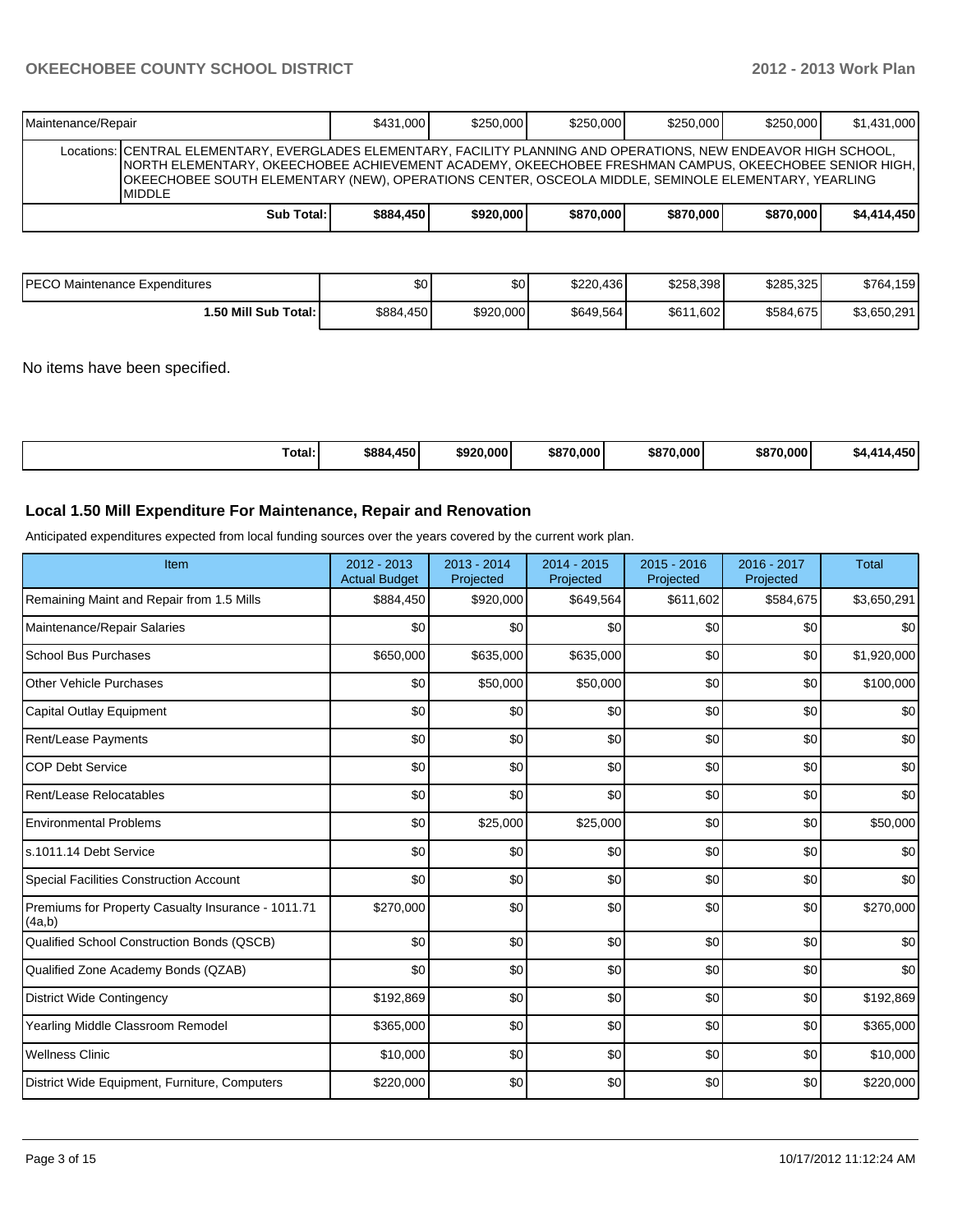| <b>Revenue</b>                 |             |             |             |           |           |             |  |  |  |  |  |
|--------------------------------|-------------|-------------|-------------|-----------|-----------|-------------|--|--|--|--|--|
| Local Expenditure Totals:      | \$2,743,556 | \$1,630,000 | \$1,359,564 | \$611,602 | \$584.675 | \$6,929,397 |  |  |  |  |  |
| Total Reserve for Encumberence | \$108,237   | \$0I        | \$0         | \$0       | \$0       | \$108,237   |  |  |  |  |  |
| District Wide Emergency Radio  | \$43,000    | \$0I        | \$0         | \$0       | \$0       | \$43,000    |  |  |  |  |  |

### **1.50 Mill Revenue Source**

Schedule of Estimated Capital Outlay Revenue from each currently approved source which is estimated to be available for expenditures on the projects included in the tentative district facilities work program. All amounts are NET after considering carryover balances, interest earned, new COP's, 1011.14 and 1011.15 loans, etc. Districts cannot use 1.5-Mill funds for salaries except for those explicitly associated with maintenance/repair projects. (1011.71 (5), F.S.)

| <b>Item</b>                                                                         | Fund | 2012 - 2013<br><b>Actual Value</b> | $2013 - 2014$<br>Projected | 2014 - 2015<br>Projected | $2015 - 2016$<br>Projected | $2016 - 2017$<br>Projected | Total           |
|-------------------------------------------------------------------------------------|------|------------------------------------|----------------------------|--------------------------|----------------------------|----------------------------|-----------------|
| $(1)$ Non-exempt property<br>lassessed valuation                                    |      | \$1,555,392,000                    | \$1,656,506,330            | \$1,708,603,470          | \$1,772,726,827            | \$1,853,488,910            | \$8,546,717,537 |
| (2) The Millege projected for<br>discretionary capital outlay per<br>ls.1011.71     |      | 1.50                               | 0.00                       | 0.00                     | 0.00                       | 0.00                       |                 |
| $(3)$ Full value of the 1.50-Mill<br>discretionary capital outlay per<br>ls.1011.71 |      | \$2,613,059                        | \$2,782,931                | \$2,870,454              | \$2,978,181                | \$3,113,861                | \$14,358,486    |
| (4) Value of the portion of the 1.50<br>-Mill ACTUALLY levied                       | 370  | \$2,239,764                        | \$0                        | \$0                      | \$0                        | \$0                        | \$2,239,764     |
| $(5)$ Difference of lines $(3)$ and $(4)$                                           |      | \$373,295                          | \$2.782.931                | \$2.870.454              | \$2,978,181                | \$3,113,861                | \$12,118,722    |

## **PECO Revenue Source**

The figure in the row designated "PECO Maintenance" will be subtracted from funds available for new construction because PECO maintenance dollars cannot be used for new construction.

| Item                          | Fund | $2012 - 2013$<br><b>Actual Budget</b> | $2013 - 2014$<br>Projected | $2014 - 2015$<br>Projected | $2015 - 2016$<br>Projected | $2016 - 2017$<br>Projected | Total     |
|-------------------------------|------|---------------------------------------|----------------------------|----------------------------|----------------------------|----------------------------|-----------|
| IPECO New Construction        | 340  | \$0                                   | \$0 I                      | \$22.033                   | \$7.465                    | \$0                        | \$29,498  |
| PECO Maintenance Expenditures |      | \$0                                   | \$0                        | \$220.436                  | \$258.398                  | \$285,325                  | \$764,159 |
|                               |      | \$0                                   | \$0 I                      | \$242,469                  | \$265.863                  | \$285,325                  | \$793,657 |

## **CO & DS Revenue Source**

Revenue from Capital Outlay and Debt Service funds.

| <b>Item</b>                                     | Fund | $2012 - 2013$<br><b>Actual Budget</b> | $2013 - 2014$<br>Projected | 2014 - 2015<br>Projected | $2015 - 2016$<br>Projected | $2016 - 2017$<br>Projected | Total     |
|-------------------------------------------------|------|---------------------------------------|----------------------------|--------------------------|----------------------------|----------------------------|-----------|
| CO & DS Cash Flow-through<br><b>Distributed</b> | 360  | \$39,713                              | \$39,713                   | \$39,713                 | \$39,713                   | \$39,713                   | \$198,565 |
| CO & DS Interest on<br>Undistributed CO         | 360  | \$2,632                               | \$2,632                    | \$2.632                  | \$2.632                    | \$2,632                    | \$13,160  |
|                                                 |      | \$42,345                              | \$42,345                   | \$42.345                 | \$42,345                   | \$42,345                   | \$211,725 |

### **Fair Share Revenue Source**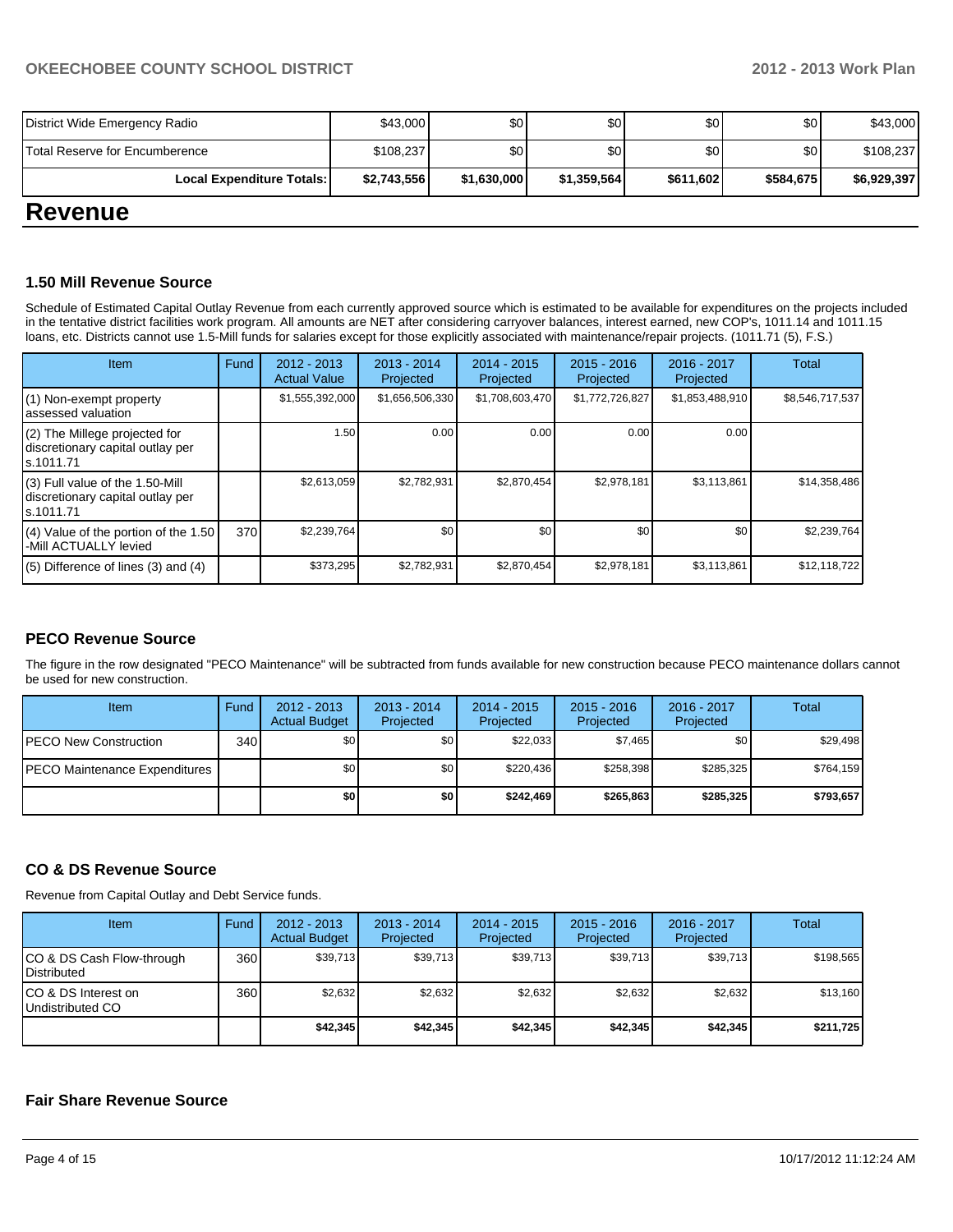All legally binding commitments for proportionate fair-share mitigation for impacts on public school facilities must be included in the 5-year district work program.

Nothing reported for this section.

## **Sales Surtax Referendum**

Specific information about any referendum for a 1-cent or ½-cent surtax referendum during the previous year.

No **Did the school district hold a surtax referendum during the past fiscal year 2011 - 2012?**

### **Additional Revenue Source**

Any additional revenue sources

| Item                                                                                                   | 2012 - 2013<br><b>Actual Value</b> | $2013 - 2014$<br>Projected | 2014 - 2015<br>Projected | $2015 - 2016$<br>Projected | 2016 - 2017<br>Projected | <b>Total</b> |
|--------------------------------------------------------------------------------------------------------|------------------------------------|----------------------------|--------------------------|----------------------------|--------------------------|--------------|
| Proceeds from a s.1011.14/15 F.S. Loans                                                                | \$0                                | \$0                        | \$0                      | \$0                        | \$0                      | \$0          |
| District Bonds - Voted local bond<br>referendum proceeds per s.9, Art VII<br><b>State Constitution</b> | \$0                                | \$0                        | \$0                      | \$0                        | \$0                      | \$0          |
| Proceeds from Special Act Bonds                                                                        | \$0                                | \$0                        | \$0                      | \$0                        | \$0                      | \$0          |
| Estimated Revenue from CO & DS Bond<br>Sale                                                            | \$0                                | \$0                        | \$0                      | \$0                        | \$0                      | \$0          |
| Proceeds from Voted Capital<br>Improvements millage                                                    | \$0                                | \$0                        | \$0                      | \$0                        | \$0                      | \$0          |
| Other Revenue for Other Capital Projects                                                               | \$0                                | \$0                        | \$0                      | \$0                        | \$0                      | \$0          |
| Proceeds from 1/2 cent sales surtax<br>authorized by school board                                      | \$0                                | \$0                        | \$0                      | \$0                        | \$0                      | \$0          |
| Proceeds from local governmental<br>infrastructure sales surtax                                        | \$0                                | \$0                        | \$0                      | \$0                        | \$0                      | \$0          |
| Proceeds from Certificates of<br>Participation (COP's) Sale                                            | \$0                                | \$0                        | \$0                      | \$0                        | \$0                      | \$0          |
| Classrooms First Bond proceeds amount<br>authorized in FY 1997-98                                      | \$0                                | \$0                        | \$0                      | \$0                        | \$0                      | \$0          |
| <b>Classrooms for Kids</b>                                                                             | \$0                                | \$0                        | \$0                      | \$0                        | \$0                      | \$0          |
| <b>District Equity Recognition</b>                                                                     | \$0                                | \$0                        | \$0                      | \$0                        | \$0                      | \$0          |
| <b>Federal Grants</b>                                                                                  | \$0                                | \$0                        | \$0                      | \$0                        | \$0                      | \$0          |
| Proportionate share mitigation (actual<br>cash revenue only, not in kind donations)                    | \$0                                | \$0                        | \$0                      | \$0                        | \$0                      | \$0          |
| Impact fees received                                                                                   | \$180,747                          | \$0                        | \$0                      | \$0                        | \$0                      | \$180,747    |
| Private donations                                                                                      | \$0                                | \$0                        | \$0                      | \$0                        | \$0                      | \$0          |
| Grants from local governments or not-for-<br>profit organizations                                      | \$0                                | \$0                        | \$0                      | \$0                        | \$0                      | \$0          |
| Interest, Including Profit On Investment                                                               | \$0                                | \$0                        | \$0                      | \$0                        | \$0                      | \$0          |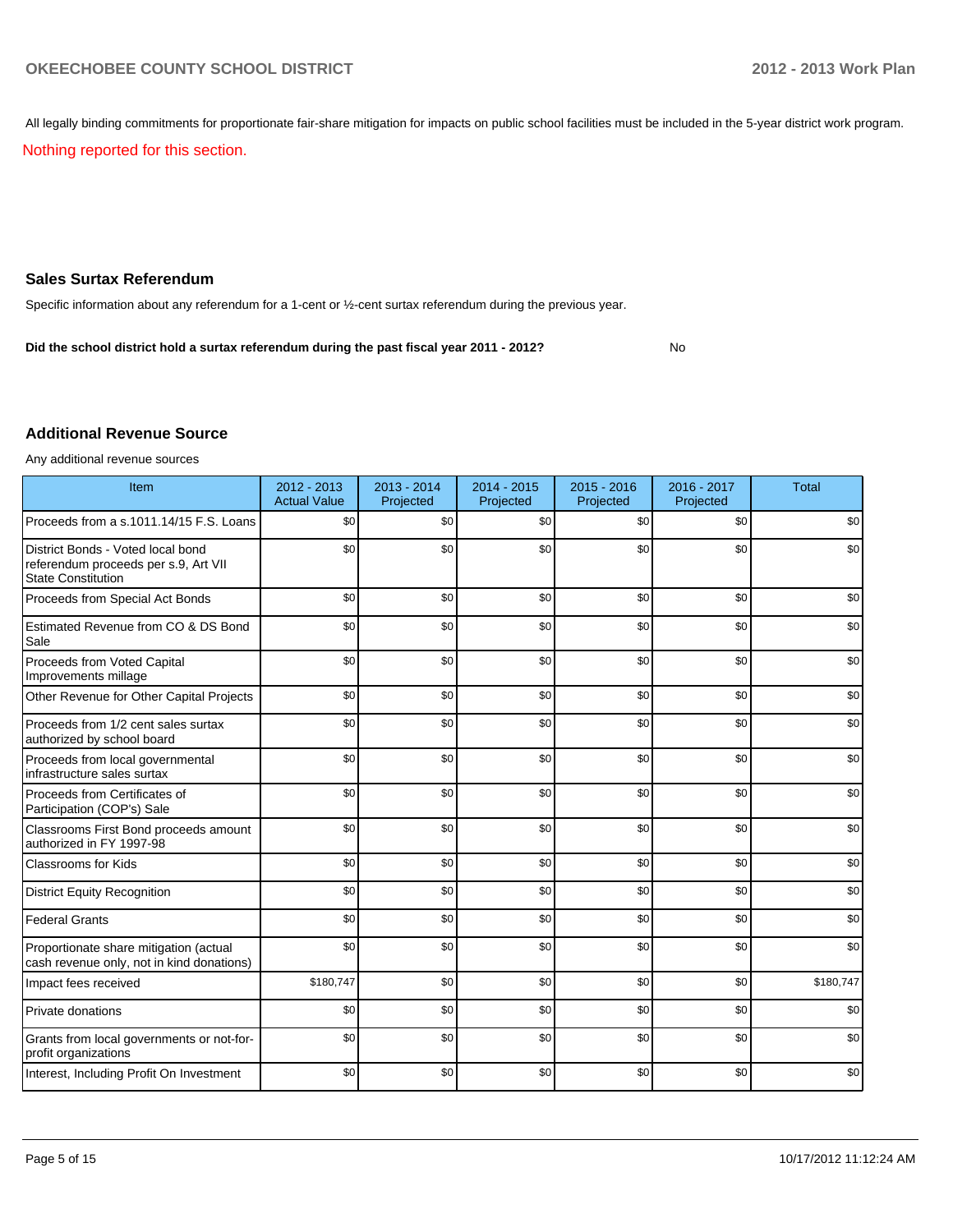| Revenue from Bonds pledging proceeds<br>Ifrom 1 cent or 1/2 cent Sales Surtax                               | \$0         | \$0 | \$0 | \$0              | \$0              | \$0           |
|-------------------------------------------------------------------------------------------------------------|-------------|-----|-----|------------------|------------------|---------------|
| Total Fund Balance Carried Forward                                                                          | \$452,973   | \$0 | \$0 | \$0              | \$0 <sub>1</sub> | \$452,973     |
| General Capital Outlay Obligated Fund<br>Balance Carried Forward From Total<br>Fund Balance Carried Forward | \$0         | \$0 | \$0 | \$0              | \$0              | \$0           |
| Special Facilities Construction Account                                                                     | \$0         | \$0 | \$0 | \$0              | \$0              | \$0           |
| One Cent - 1/2 Cent Sales Surtax Debt<br>Service From Total Fund Balance Carried<br>Forward                 | \$0         | \$0 | \$0 | \$0              | \$0              | \$0           |
| Capital Outlay Projects Funds Balance<br>Carried Forward From Total Fund<br>Balance Carried Forward         | (\$223,915) | \$0 | \$0 | \$0              | \$0              | $(\$223,915)$ |
| Fuel Tax Revenue                                                                                            | \$16,000    | \$0 | \$0 | \$0              | \$0              | \$16,000      |
| Unappropriated FB                                                                                           | \$35,642    | \$0 | \$0 | \$0 <sub>1</sub> | \$0              | \$35,642      |
| <b>Subtotal</b>                                                                                             | \$461,447   | \$0 | \$0 | \$0              | \$0              | \$461,447     |

## **Total Revenue Summary**

| Item Name                                                       | 2012 - 2013<br><b>Budget</b> | $2013 - 2014$<br>Projected | $2014 - 2015$<br>Projected | $2015 - 2016$<br>Projected | $2016 - 2017$<br>Projected | <b>Five Year Total</b> |
|-----------------------------------------------------------------|------------------------------|----------------------------|----------------------------|----------------------------|----------------------------|------------------------|
| Local 1.5 Mill Discretionary Capital Outlay<br><b>I</b> Revenue | \$2,239,764                  | \$0                        | \$0                        | \$0                        | \$0                        | \$2,239,764            |
| IPECO and 1.5 Mill Maint and Other 1.5<br>Mill Expenditures     | (\$2,743,556)                | (\$1,630,000)              | (S1, 359, 564)             | (\$611,602)                | (\$584,675)                | $(\$6,929,397)$        |
| IPECO Maintenance Revenue                                       | \$0 <sub>1</sub>             | \$0                        | \$220.436                  | \$258.398                  | \$285.325                  | \$764,159              |
| Available 1.50 Mill for New<br><b>Construction</b>              | ( \$503, 792)                | (\$1,630,000)              | (\$1,359,564)              | (S611, 602)                | $($ \$584,675)             | (\$4,689,633)          |

| <b>Item Name</b>                 | 2012 - 2013<br><b>Budget</b> | $2013 - 2014$<br>Projected | $2014 - 2015$<br>Projected | $2015 - 2016$<br>Projected | 2016 - 2017<br>Projected | <b>Five Year Total</b> |
|----------------------------------|------------------------------|----------------------------|----------------------------|----------------------------|--------------------------|------------------------|
| ICO & DS Revenue                 | \$42,345                     | \$42,345                   | \$42,345                   | \$42,345                   | \$42,345                 | \$211,725              |
| IPECO New Construction Revenue   | \$0 <sub>1</sub>             | \$0                        | \$22,033                   | \$7,465                    | \$0                      | \$29,498               |
| Other/Additional Revenue         | \$461,447                    | \$0                        | \$0                        | \$0                        | \$0                      | \$461,447              |
| <b>Total Additional Revenuel</b> | \$503,792                    | \$42,345                   | \$64,378                   | \$49,810                   | \$42,345                 | \$702,670              |
| Total Available Revenue          | \$0                          | (\$1,587,655)              | (\$1,295,186)              | ( \$561, 792)              | $($ \$542,330)           | $($ \$3,986,963)       |

# **Project Schedules**

## **Capacity Project Schedules**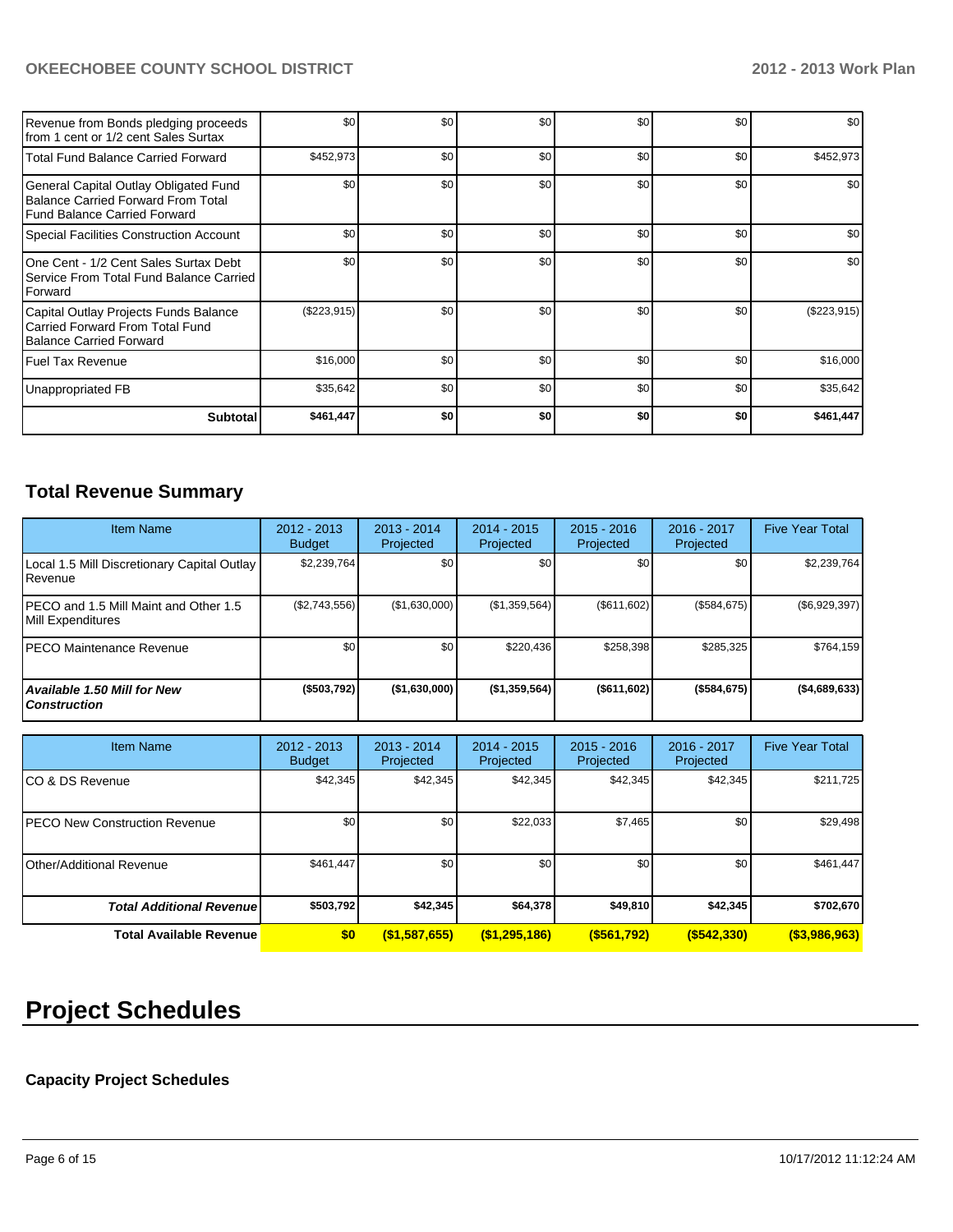A schedule of capital outlay projects necessary to ensure the availability of satisfactory classrooms for the projected student enrollment in K-12 programs.

| <b>Project Description</b>           | Location                  |                          | 2012 - 2013  | 2013 - 2014 | 2014 - 2015  | $2015 - 2016$ | 2016 - 2017 | <b>Total</b> | Funded |
|--------------------------------------|---------------------------|--------------------------|--------------|-------------|--------------|---------------|-------------|--------------|--------|
| Project description<br>not specified | Location not<br>specified | Planned<br>Cost:         | \$0          | \$0         | \$0]         | \$0           | \$0         | \$0 No       |        |
|                                      | <b>Student Stations:</b>  |                          | $\Omega$     |             |              |               |             |              |        |
|                                      | Total Classrooms:         |                          | $\Omega$     |             |              |               |             |              |        |
|                                      |                           | Gross Sq Ft:             | $\Omega$     |             |              |               |             |              |        |
|                                      |                           |                          |              |             |              |               |             |              |        |
|                                      | <b>Planned Cost:</b>      |                          | \$0          | \$0         | \$0          | \$0           | \$0         | \$0          |        |
|                                      | <b>Student Stations:</b>  |                          | 0            | n           | $\mathbf{0}$ |               |             |              |        |
|                                      |                           | <b>Total Classrooms:</b> | $\mathbf{0}$ | 0           | 0            |               |             |              |        |

**Gross Sq Ft: 0 0 0 0 0 0**

### **Other Project Schedules**

Major renovations, remodeling, and additions of capital outlay projects that do not add capacity to schools.

Nothing reported for this section.

### **Additional Project Schedules**

Any projects that are not identified in the last approved educational plant survey.

Nothing reported for this section.

#### **Non Funded Growth Management Project Schedules**

Schedule indicating which projects, due to planned development, that CANNOT be funded from current revenues projected over the next five years.

| <b>Project Description</b>                                | $2012 - 2013$<br>Actual Budget | $2013 - 2014$<br>Projected | $2014 - 2015$<br>Projected | $2015 - 2016$<br>Projected | 2016 - 2017<br>Projected | <b>Total</b>    | Funded |
|-----------------------------------------------------------|--------------------------------|----------------------------|----------------------------|----------------------------|--------------------------|-----------------|--------|
| <b>K-8 School to be constructed</b><br>Ion SW 16th Street | \$0                            | \$8.000.000                | \$15,000,000               | \$12,000,000               | \$0 I                    | \$35,000,000 No |        |
|                                                           | \$0                            | \$8,000,000                | \$15,000,000               | \$12,000,000               | \$0 I                    | \$35,000,000    |        |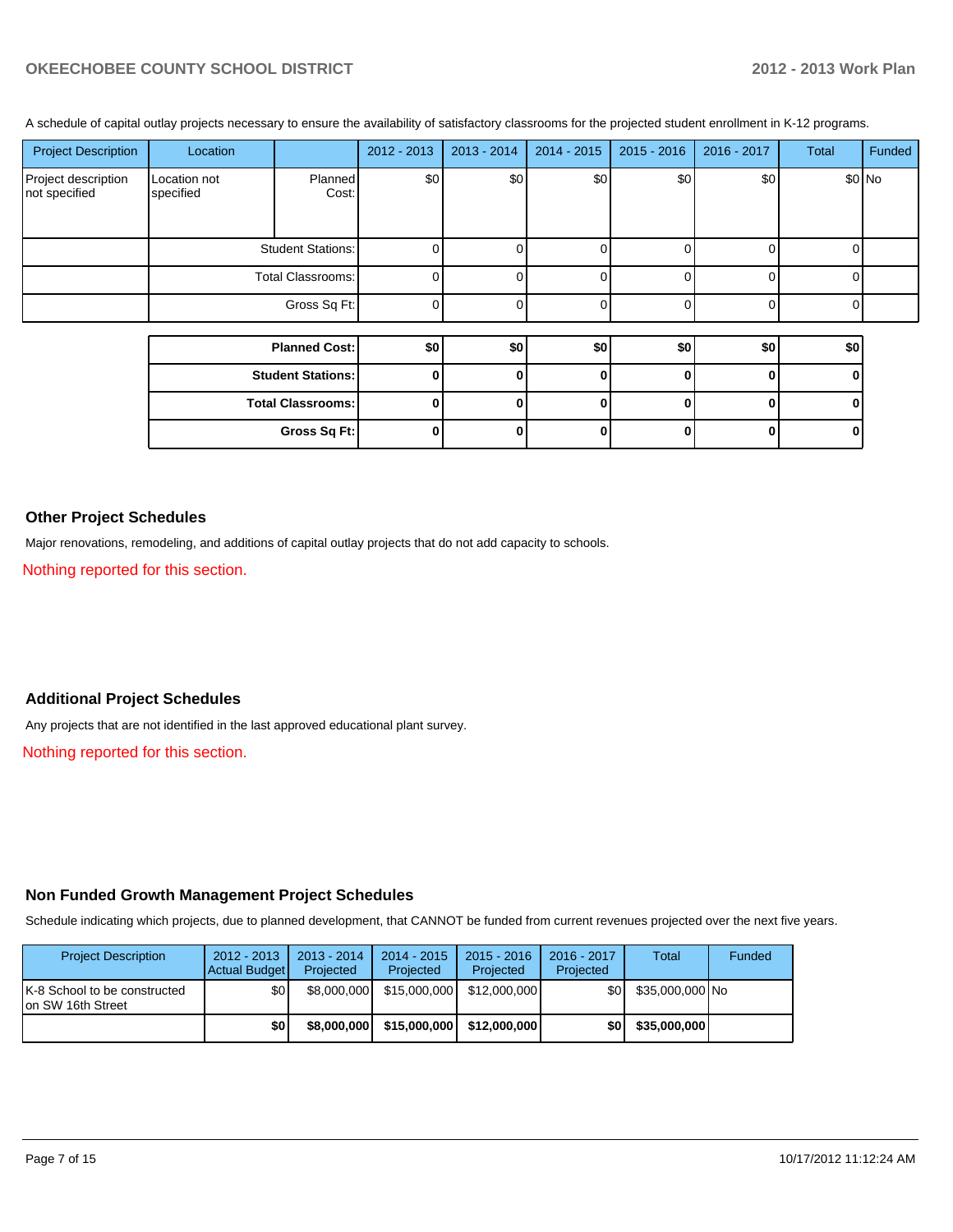## **Capacity Tracking**

| Location                                                  | $2012 -$<br>2013 Satis.<br>Stu. Sta. | Actual<br>$2012 -$<br>2013 FISH<br>Capacity | Actual<br>$2011 -$<br>2012<br><b>COFTE</b> | # Class<br><b>Rooms</b> | Actual<br>Average<br>$2012 -$<br>2013 Class<br><b>Size</b> | Actual<br>$2012 -$<br>2013<br>Utilization | <b>New</b><br>Stu.<br>Capacity | <b>New</b><br>Rooms to<br>be<br>Added/Re<br>moved | Projected<br>$2016 -$<br>2017<br><b>COFTE</b> | Projected<br>$2016 -$<br>2017<br>Utilization | Projected<br>$2016 -$<br>2017 Class<br><b>Size</b> |
|-----------------------------------------------------------|--------------------------------------|---------------------------------------------|--------------------------------------------|-------------------------|------------------------------------------------------------|-------------------------------------------|--------------------------------|---------------------------------------------------|-----------------------------------------------|----------------------------------------------|----------------------------------------------------|
| <b>OKEECHOBEE</b><br><b>FRESHMAN CAMPUS</b>               | 406                                  | 365                                         | 423                                        | 16                      | 26                                                         | 116.00 %                                  | $\Omega$                       | $\Omega$                                          | $\Omega$                                      | 0.00%                                        | $\Omega$                                           |
| <b>CENTRAL ELEMENTARY</b>                                 | 664                                  | 664                                         | 596                                        | 36                      | 17                                                         | 90.00 %                                   | $\Omega$                       | $\Omega$                                          | $\Omega$                                      | 0.00%                                        | $\mathbf 0$                                        |
| <b>OKEECHOBEE SENIOR</b><br><b>HIGH</b>                   | 1,595                                | 1,515                                       | 1,215                                      | 65                      | 19                                                         | 80.00 %                                   | 0                              | $\Omega$                                          | $\Omega$                                      | 0.00%                                        | $\mathbf 0$                                        |
| <b>NEW ENDEAVOR HIGH</b><br><b>SCHOOL</b>                 | 345                                  | $\Omega$                                    | $\Omega$                                   | 14                      | $\Omega$                                                   | 0.00%                                     | $\Omega$                       | $\Omega$                                          | 0                                             | 0.00%                                        | $\Omega$                                           |
| YEARLING MIDDLE                                           | 888                                  | 799                                         | 715                                        | 40                      | 18                                                         | 90.00 %                                   | 0                              | $\Omega$                                          | $\Omega$                                      | 0.00%                                        | $\Omega$                                           |
| <b>NORTH ELEMENTARY</b>                                   | 678                                  | 678                                         | 628                                        | 35                      | 18 <sup>1</sup>                                            | 93.00 %                                   | $\Omega$                       | $\Omega$                                          | 0                                             | 0.00%                                        | $\Omega$                                           |
| <b>EVERGLADES</b><br><b>ELEMENTARY</b>                    | 775                                  | 775                                         | 662                                        | 41                      | 16                                                         | 85.00 %                                   | $\Omega$                       | $\Omega$                                          | 0                                             | 0.00%                                        | $\mathbf 0$                                        |
| <b>SEMINOLE</b><br><b>ELEMENTARY</b>                      | 828                                  | 828                                         | 657                                        | 45                      | 15                                                         | 79.00 %                                   | $\Omega$                       | $\Omega$                                          | 0                                             | 0.00%                                        | $\Omega$                                           |
| <b>OSCEOLA MIDDLE</b>                                     | 1,181                                | 1,062                                       | 895                                        | 50                      | 18                                                         | 84.00 %                                   | $\Omega$                       | $\Omega$                                          | $\Omega$                                      | 0.00%                                        | $\Omega$                                           |
| <b>OKEECHOBEE SOUTH</b><br>ELEMENTARY (NEW)               | 567                                  | 567                                         | 384                                        | 31                      | 12                                                         | 68.00 %                                   | $\Omega$                       | $\Omega$                                          | $\Omega$                                      | 0.00%                                        | $\Omega$                                           |
| <b>OKEECHOBEE</b><br><b>ACHIEVEMENT</b><br><b>ACADEMY</b> | 336                                  | 336                                         | 153                                        | 16                      | 10 <sup>1</sup>                                            | 45.00 %                                   | $\Omega$                       | $\Omega$                                          | 0                                             | 0.00%                                        | $\Omega$                                           |
|                                                           | 8,263                                | 7,589                                       | 6,326                                      | 389                     | 16                                                         | 83.36 %                                   | 0                              | $\bf{0}$                                          | $\Omega$                                      | 0.00%                                        | $\bf{0}$                                           |

The COFTE Projected Total (0) for 2016 - 2017 must match the Official Forecasted COFTE Total (5,818 ) for 2016 - 2017 before this section can be completed. In the event that the COFTE Projected Total does not match the Official forecasted COFTE, then the Balanced Projected COFTE Table should be used to balance COFTE.

|                   | Projected COFTE for 2016 - 2017 |  |  |  |  |  |
|-------------------|---------------------------------|--|--|--|--|--|
| Elementary (PK-3) | 1,980                           |  |  |  |  |  |
| Middle (4-8)      | 2,320                           |  |  |  |  |  |
| High (9-12)       | 1,518                           |  |  |  |  |  |
|                   | 5,818                           |  |  |  |  |  |

| <b>Grade Level Type</b> | <b>Balanced Projected</b><br>COFTE for 2016 - 2017 |
|-------------------------|----------------------------------------------------|
| Elementary (PK-3)       | 1,980                                              |
| Middle (4-8)            | 2,320                                              |
| High (9-12)             | 1,518                                              |
|                         | 5.81                                               |

## **Relocatable Replacement**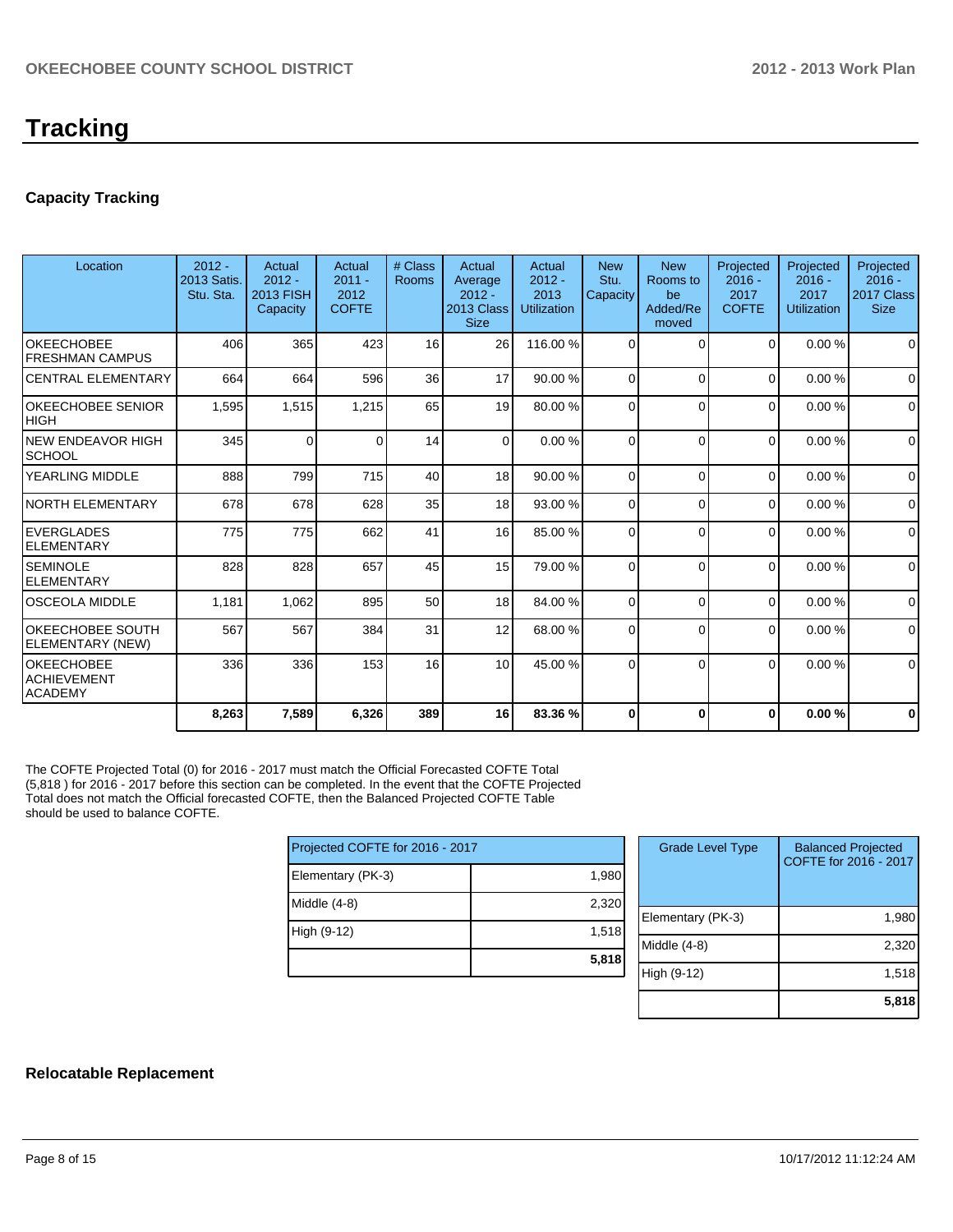Number of relocatable classrooms clearly identified and scheduled for replacement in the school board adopted financially feasible 5-year district work program.

| -ocation                                 | 2013<br>2012 | 2014<br>2013 | $2014 - 2015$ | $2015 - 2016$ | 2017<br>$2016 -$ | Year 5 Total |
|------------------------------------------|--------------|--------------|---------------|---------------|------------------|--------------|
| <b>Total Relocatable Replacements: I</b> |              | ŋ            |               |               |                  | 0            |

#### **Charter Schools Tracking**

Information regarding the use of charter schools.

Nothing reported for this section.

### **Special Purpose Classrooms Tracking**

The number of classrooms that will be used for certain special purposes in the current year, by facility and type of classroom, that the district will, 1), not use for educational purposes, and 2), the co-teaching classrooms that are not open plan classrooms and will be used for educational purposes.

| School                                 | <b>School Type</b> | $\parallel$ # of Elementary $\parallel$ # of Middle 4-8 $\parallel$<br><b>K-3 Classrooms L</b>  | <b>Classrooms</b> | $\#$ of Hiah 9-12<br><b>Classrooms</b> | # of $ESE$<br><b>Classrooms</b> | # of Combo<br><b>Classrooms</b> | Total<br><b>Classrooms</b> |
|----------------------------------------|--------------------|-------------------------------------------------------------------------------------------------|-------------------|----------------------------------------|---------------------------------|---------------------------------|----------------------------|
| <b>Total Educational Classrooms: I</b> |                    |                                                                                                 |                   |                                        |                                 | $\mathbf{0}$                    |                            |
|                                        |                    |                                                                                                 |                   |                                        |                                 |                                 |                            |
| School                                 | School Type        | $\#$ of Elementary $\#$ of Middle 4-8 $\#$ of High 9-12<br>K <sub>2</sub> Clossrooms Clossrooms |                   | Clossrooms                             | # of $ESE$<br>Clossrooms        | # of Combo<br>Clossrooms        | Total<br>Clossrooms        |

| ------                        | $\sim$ | $\blacksquare$ $\blacksquare$ $\blacksquare$ $\blacksquare$ $\blacksquare$ $\blacksquare$ $\blacksquare$ $\blacksquare$ $\blacksquare$ $\blacksquare$ $\blacksquare$ $\blacksquare$ $\blacksquare$ $\blacksquare$ $\blacksquare$ $\blacksquare$ $\blacksquare$ $\blacksquare$ $\blacksquare$ $\blacksquare$ $\blacksquare$ $\blacksquare$ $\blacksquare$ $\blacksquare$ $\blacksquare$ $\blacksquare$ $\blacksquare$ $\blacksquare$ $\blacksquare$ $\blacksquare$ $\blacksquare$ $\blacks$<br><b>K-3 Classrooms I</b> | <b>Classrooms</b> | <b>Classrooms</b> | . <del>.</del><br><b>Classrooms</b> | $\sim$ $\sim$ $\sim$ $\sim$ $\sim$ $\sim$<br><b>Classrooms</b> | .<br><b>Classrooms</b> |
|-------------------------------|--------|-----------------------------------------------------------------------------------------------------------------------------------------------------------------------------------------------------------------------------------------------------------------------------------------------------------------------------------------------------------------------------------------------------------------------------------------------------------------------------------------------------------------------|-------------------|-------------------|-------------------------------------|----------------------------------------------------------------|------------------------|
| Total Co-Teaching Classrooms: |        |                                                                                                                                                                                                                                                                                                                                                                                                                                                                                                                       |                   |                   |                                     |                                                                | 0                      |

## **Infrastructure Tracking**

**Necessary offsite infrastructure requirements resulting from expansions or new schools. This section should include infrastructure information related to capacity project schedules and other project schedules (Section 4).**

Not Specified

**Proposed location of planned facilities, whether those locations are consistent with the comprehensive plans of all affected local governments, and recommendations for infrastructure and other improvements to land adjacent to existing facilities. Provisions of 1013.33(12), (13) and (14) and 1013.36 must be addressed for new facilities planned within the 1st three years of the plan (Section 5).**

Not Specified

**Consistent with Comp Plan?** No

### **Net New Classrooms**

The number of classrooms, by grade level and type of construction, that were added during the last fiscal year.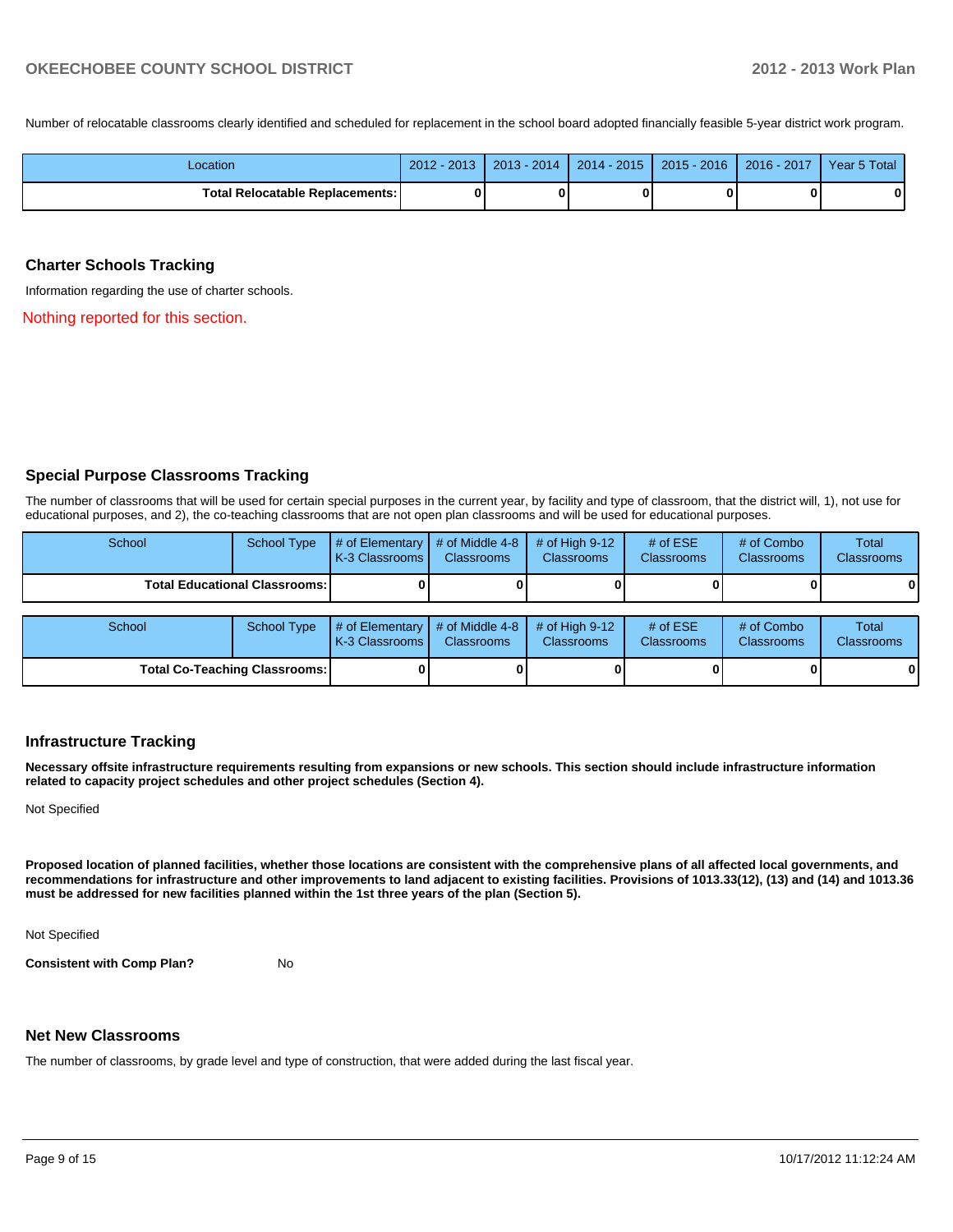| List the net new classrooms added in the 2011 - 2012 fiscal year.                                                                                       |                              |                            | List the net new classrooms to be added in the 2012 - 2013 fiscal<br>Ivear. |                                                                        |                              |                             |                                |                        |
|---------------------------------------------------------------------------------------------------------------------------------------------------------|------------------------------|----------------------------|-----------------------------------------------------------------------------|------------------------------------------------------------------------|------------------------------|-----------------------------|--------------------------------|------------------------|
| "Classrooms" is defined as capacity carrying classrooms that are added to increase<br>capacity to enable the district to meet the Class Size Amendment. |                              |                            |                                                                             | Totals for fiscal year 2012 - 2013 should match totals in Section 15A. |                              |                             |                                |                        |
| Location                                                                                                                                                | $2011 - 2012$ #<br>Permanent | $2011 - 2012$ #<br>Modular | $2011 - 2012$ #<br>Relocatable                                              | $2011 - 2012$<br>Total                                                 | $2012 - 2013$ #<br>Permanent | $2012 - 2013 \#$<br>Modular | $2012 - 2013$ #<br>Relocatable | $2012 - 2013$<br>Total |
| Elementary (PK-3)                                                                                                                                       |                              |                            |                                                                             |                                                                        |                              |                             |                                |                        |
| Middle $(4-8)$                                                                                                                                          |                              |                            |                                                                             |                                                                        |                              |                             |                                | ΟI                     |
| High (9-12)                                                                                                                                             |                              |                            |                                                                             |                                                                        |                              |                             |                                | 0                      |
|                                                                                                                                                         |                              |                            |                                                                             |                                                                        |                              |                             |                                |                        |

## **Relocatable Student Stations**

Number of students that will be educated in relocatable units, by school, in the current year, and the projected number of students for each of the years in the workplan.

| <b>Site</b>                           | 2012 - 2013 | $2013 - 2014$ | $2014 - 2015$ | $2015 - 2016$ | $2016 - 2017$ | 5 Year Average |
|---------------------------------------|-------------|---------------|---------------|---------------|---------------|----------------|
| <b>SEMINOLE ELEMENTARY</b>            |             |               |               |               |               | $\Omega$       |
| IOSCEOLA MIDDLE                       |             |               |               |               |               | $\Omega$       |
| OKEECHOBEE SOUTH ELEMENTARY (NEW)     |             |               |               |               |               | 0              |
| <b>OKEECHOBEE FRESHMAN CAMPUS</b>     |             |               |               | ∩             |               | 0              |
| ICENTRAL ELEMENTARY                   |             | 88            | 0             | 0             |               | 18             |
| OKEECHOBEE SENIOR HIGH                |             |               | 0             | $\Omega$      |               | $\overline{0}$ |
| INEW ENDEAVOR HIGH SCHOOL             |             |               | <sup>0</sup>  | $\Omega$      |               | $\overline{0}$ |
| IYEARLING MIDDLE                      | 44          | 88            | $\Omega$      | $\Omega$      |               | 26             |
| INORTH ELEMENTARY                     |             | 66            | ∩             | ∩             |               | 13             |
| EVERGLADES ELEMENTARY                 |             | 66            | $\Omega$      | $\Omega$      |               | 13             |
| <b>OKEECHOBEE ACHIEVEMENT ACADEMY</b> |             |               | $\Omega$      | $\Omega$      |               | $\overline{0}$ |

| Totals for OKEECHOBEE COUNTY SCHOOL DISTRICT      |       |       |       |       |       |       |
|---------------------------------------------------|-------|-------|-------|-------|-------|-------|
| Total students in relocatables by year.           | 44    | 308   |       |       |       | 70    |
| Total number of COFTE students projected by year. | 6,233 | 6.109 | 6,012 | 5.898 | 5.818 | 6.014 |
| Percent in relocatables by year.                  | 1 % I | 5 %   | 0%    | 0%    | 0%    | 1 %   |

## **Leased Facilities Tracking**

Exising leased facilities and plans for the acquisition of leased facilities, including the number of classrooms and student stations, as reported in the educational plant survey, that are planned in that location at the end of the five year workplan.

| Location                   | # of Leased<br>Classrooms 2012 -<br>2013 | <b>FISH Student</b><br><b>Stations</b> | Owner | # of Leased<br>Classrooms 2016 - I<br>2017 | <b>FISH Student</b><br>Stations |
|----------------------------|------------------------------------------|----------------------------------------|-------|--------------------------------------------|---------------------------------|
| OKEECHOBEE FRESHMAN CAMPUS |                                          |                                        |       |                                            | οı                              |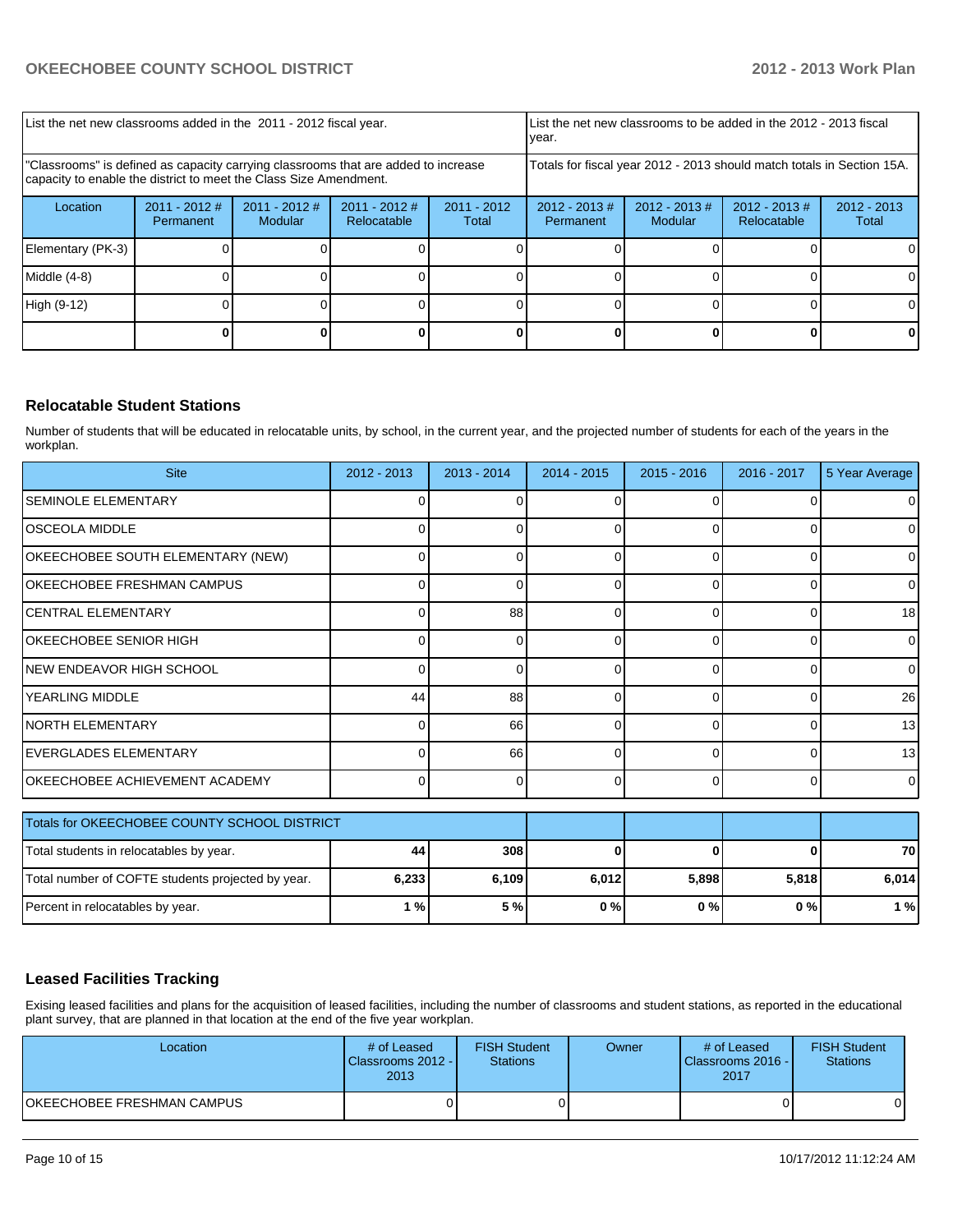| <b>CENTRAL ELEMENTARY</b>             |  |  | 01       |
|---------------------------------------|--|--|----------|
| OKEECHOBEE SENIOR HIGH                |  |  | 01       |
| NEW ENDEAVOR HIGH SCHOOL              |  |  | 01       |
| YEARLING MIDDLE                       |  |  | 01       |
| INORTH ELEMENTARY                     |  |  | 01       |
| <b>EVERGLADES ELEMENTARY</b>          |  |  | $\Omega$ |
| <b>SEMINOLE ELEMENTARY</b>            |  |  | 01       |
| <b>OSCEOLA MIDDLE</b>                 |  |  | $\Omega$ |
| OKEECHOBEE SOUTH ELEMENTARY (NEW)     |  |  | $\Omega$ |
| <b>OKEECHOBEE ACHIEVEMENT ACADEMY</b> |  |  | 01       |
|                                       |  |  | n.       |

### **Failed Standard Relocatable Tracking**

Relocatable units currently reported by school, from FISH, and the number of relocatable units identified as 'Failed Standards'.

Nothing reported for this section.

## **Planning**

#### **Class Size Reduction Planning**

**Plans approved by the school board that reduce the need for permanent student stations such as acceptable school capacity levels, redistricting, busing, year-round schools, charter schools, magnet schools, public-private partnerships, multitrack scheduling, grade level organization, block scheduling, or other alternatives.**

Enrollment and funding permitting, a new proposed K-8 School will reduce any near future class size compliance for the District.

### **School Closure Planning**

**Plans for the closure of any school, including plans for disposition of the facility or usage of facility space, and anticipated revenues.**

A Castoldi Report performed on 12/17/2007 concurs the replacememt of New Endeavor High School, Building 1. The property is directly ajacent to South Elementary School and will be used for futhur expansion of South Elementary School. Okeechobee Achievement Academy, the replaced facility for New Endeavor High School will open August 2011. New Endeavor High School, Building 1 will be scheduled for a new use or demolition.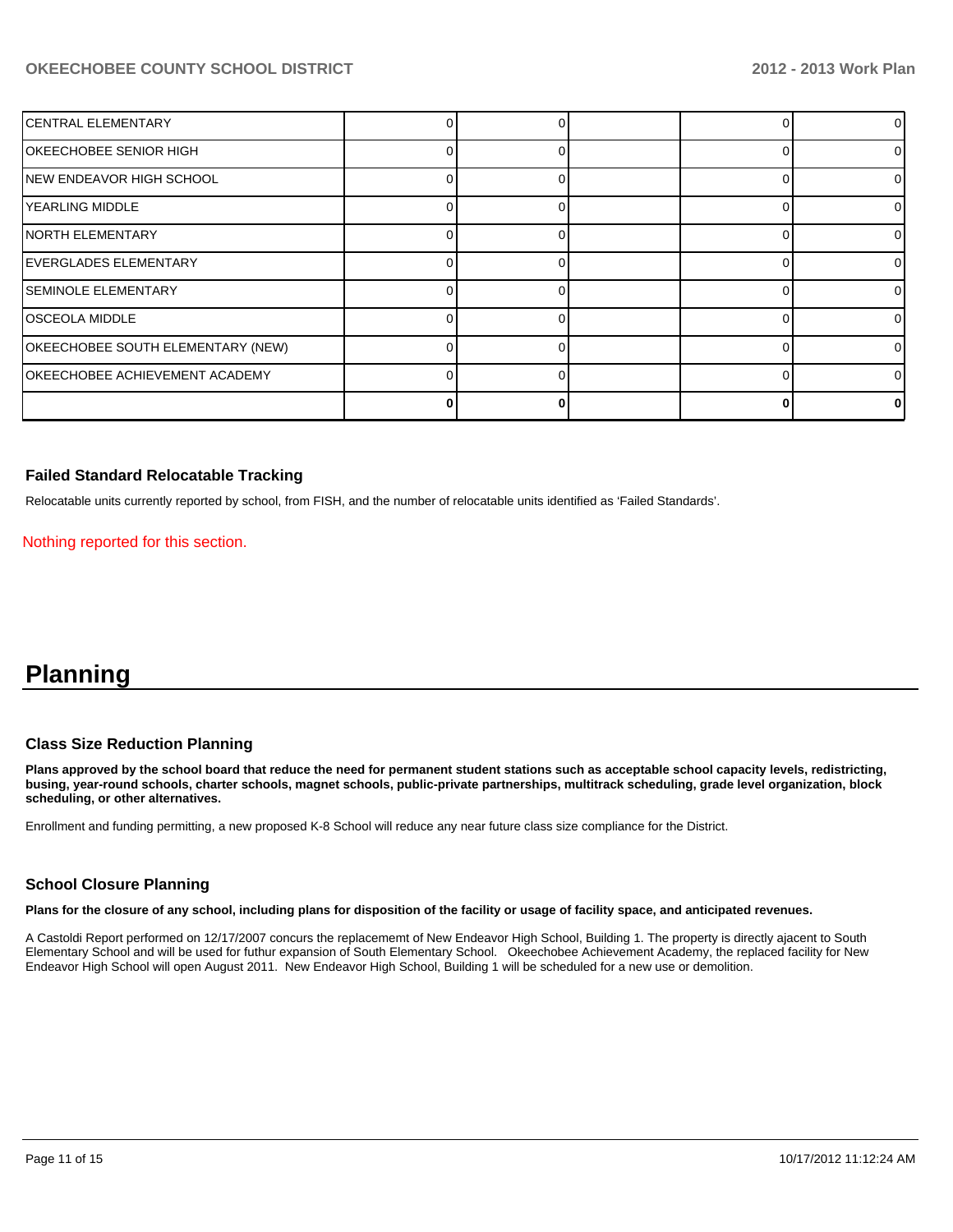Five Year Survey - Ten Year Capacity **10/17/2012** OKEECHOBEE COUNTY SCHOOL DISTRICT

**Schedule of capital outlay projects projected to ensure the availability of satisfactory student stations for the projected student enrollment in K - 12 programs for the future 5 years beyond the 5-year district facilities work program.**

No items meet the criteria.

Five Year Survey - Ten Year Infrastructure **10/17/2012** OKEECHOBEE COUNTY SCHOOL DISTRICT

**Proposed Location of Planned New, Remodeled, or New Additions to Facilities in 6 thru 10 out years (Section 28).**

## No items meet the criteria.

**Plans for closure of any school, including plans for disposition of the facility or usage of facility space, and anticipated revenues in the 6 thru 10 out years (Section 29).**

No items meet the criteria.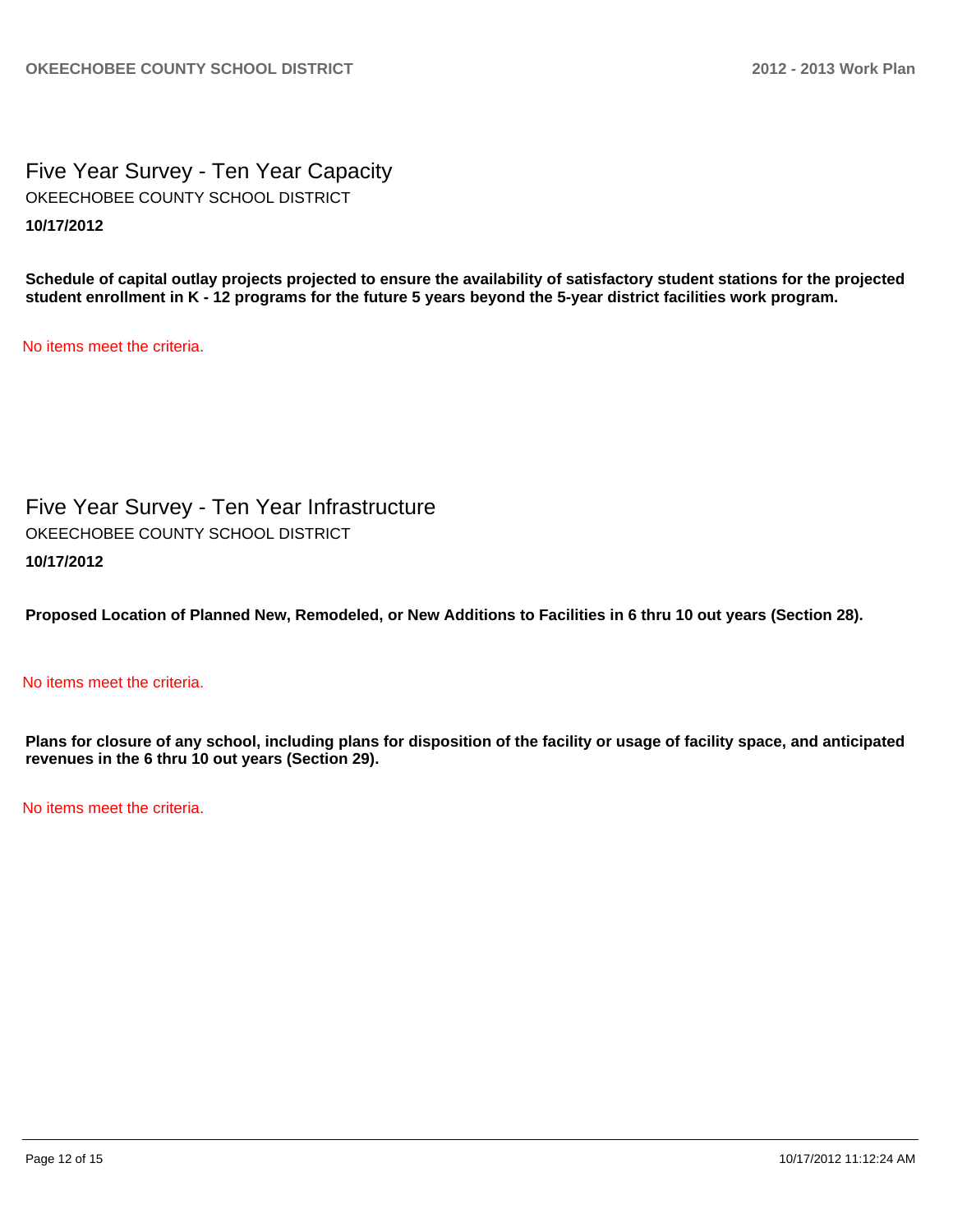Five Year Survey - Ten Year Maintenance **10/17/2012** OKEECHOBEE COUNTY SCHOOL DISTRICT

**District projects and locations regarding the projected need for major renovation, repair, and maintenance projects within the district in years 6 - 10 beyond the projects plans detailed in the five years covered by the work plan.**

No items match the criteria.

## Five Year Survey - Ten Year Utilization

OKEECHOBEE COUNTY SCHOOL DISTRICT

## **10/17/2012**

**Schedule of planned capital outlay projects identifying the standard grade groupings, capacities, and planned utilization rates of future educational facilities of the district for both permanent and relocatable facilities.**

| <b>Grade Level</b><br>Projections | <b>FISH Student</b><br><b>Stations</b> | <b>Actual FISH</b><br>Capacity | Actual<br><b>COFTE</b> | Actual<br><b>Utilization</b> | Actual new<br><b>Student</b><br>Capacity to be<br>added/remove | Projected<br><b>COFTE</b> | Projected<br><b>Utilization</b> |
|-----------------------------------|----------------------------------------|--------------------------------|------------------------|------------------------------|----------------------------------------------------------------|---------------------------|---------------------------------|
| Elementary -<br>District Totals   | 3,524                                  | 3,524                          | 2,933.73               | 83.25 %                      |                                                                |                           | 0.00%                           |
| Middle - District<br>Totals       | 2,610                                  | 2,347                          | 2,116.00               | 90.16%                       |                                                                |                           | 0.00%                           |
| High - District<br>Totals         | 1,610                                  | 1,529                          | 1,356.99               | 88.75 %                      |                                                                |                           | 0.00%                           |
| Other - ESE, etc                  | 681                                    | 345                            | 169.72                 | 49.19 %                      |                                                                |                           | 0.00%                           |
|                                   | 8,425                                  | 7,745                          | 6,576.44               | 84.91 %                      |                                                                |                           | 0.00%                           |

**Combination schools are included with the middle schools for student stations, capacity, COFTE and utilization purposes because these facilities all have a 90% utilization factor. Use this space to explain or define the grade groupings for combination schools.**

No comments to report.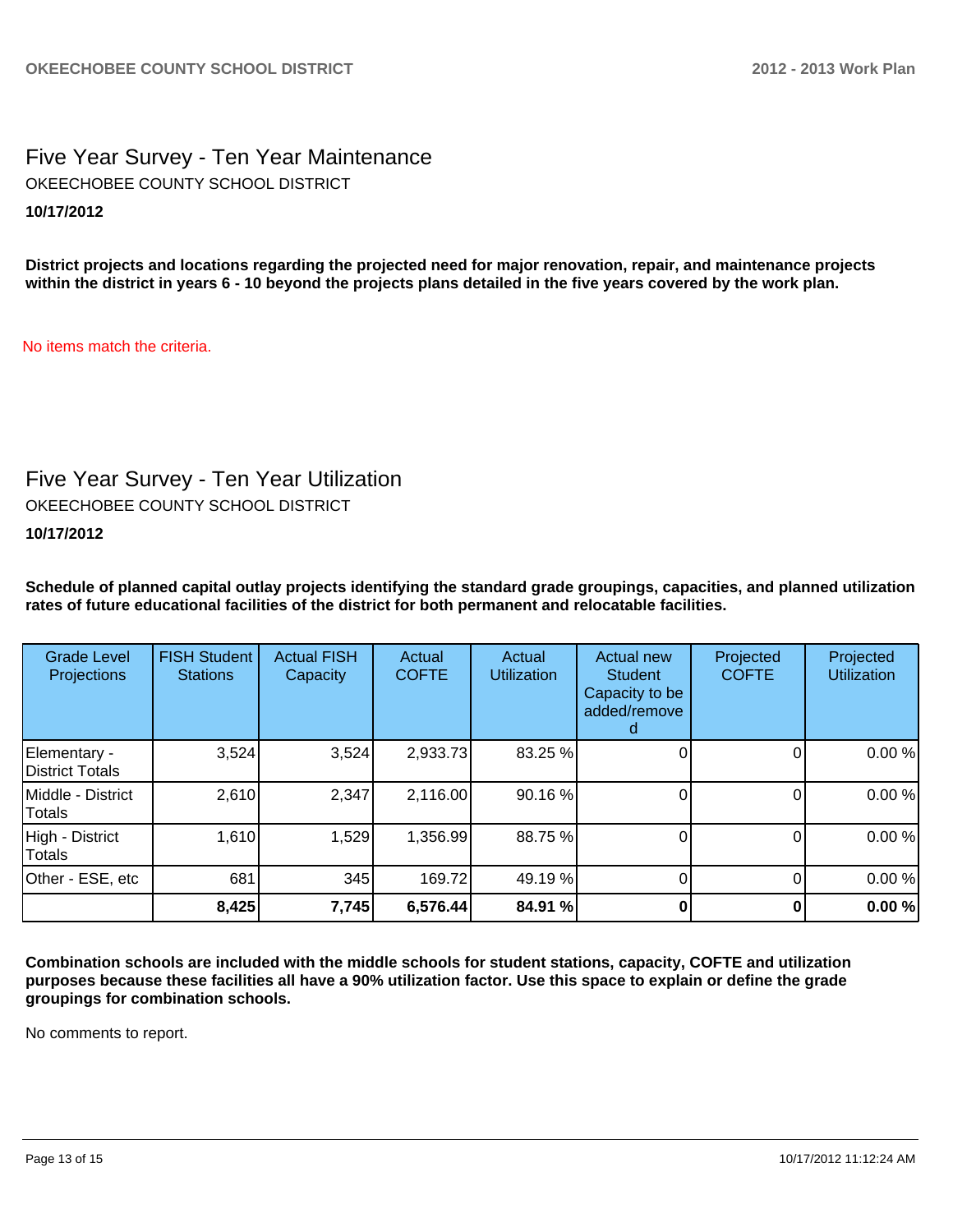Five Year Survey - Twenty Year Capacity **10/17/2012** OKEECHOBEE COUNTY SCHOOL DISTRICT

**Schedule of capital outlay projects projected to ensure the availability of satisfactory student stations for the projected student enrollment in K - 12 programs for the future 11 - 20 years beyond the 5-year district facilities work program.**

No items match the criteria.

Five Year Survey - Twenty Year Infrastructure

OKEECHOBEE COUNTY SCHOOL DISTRICT

**10/17/2012**

**Proposed Location of Planned New, Remodeled, or New Additions to Facilities in the 11 through 20 out years (Section 28).**

No items meet the criteria.

**Plans for closure of any school, including plans for disposition of the facility or usage of facility space, and anticipated revenues in the 11 through 20 out years (Section 29).**

No items meet the criteria.